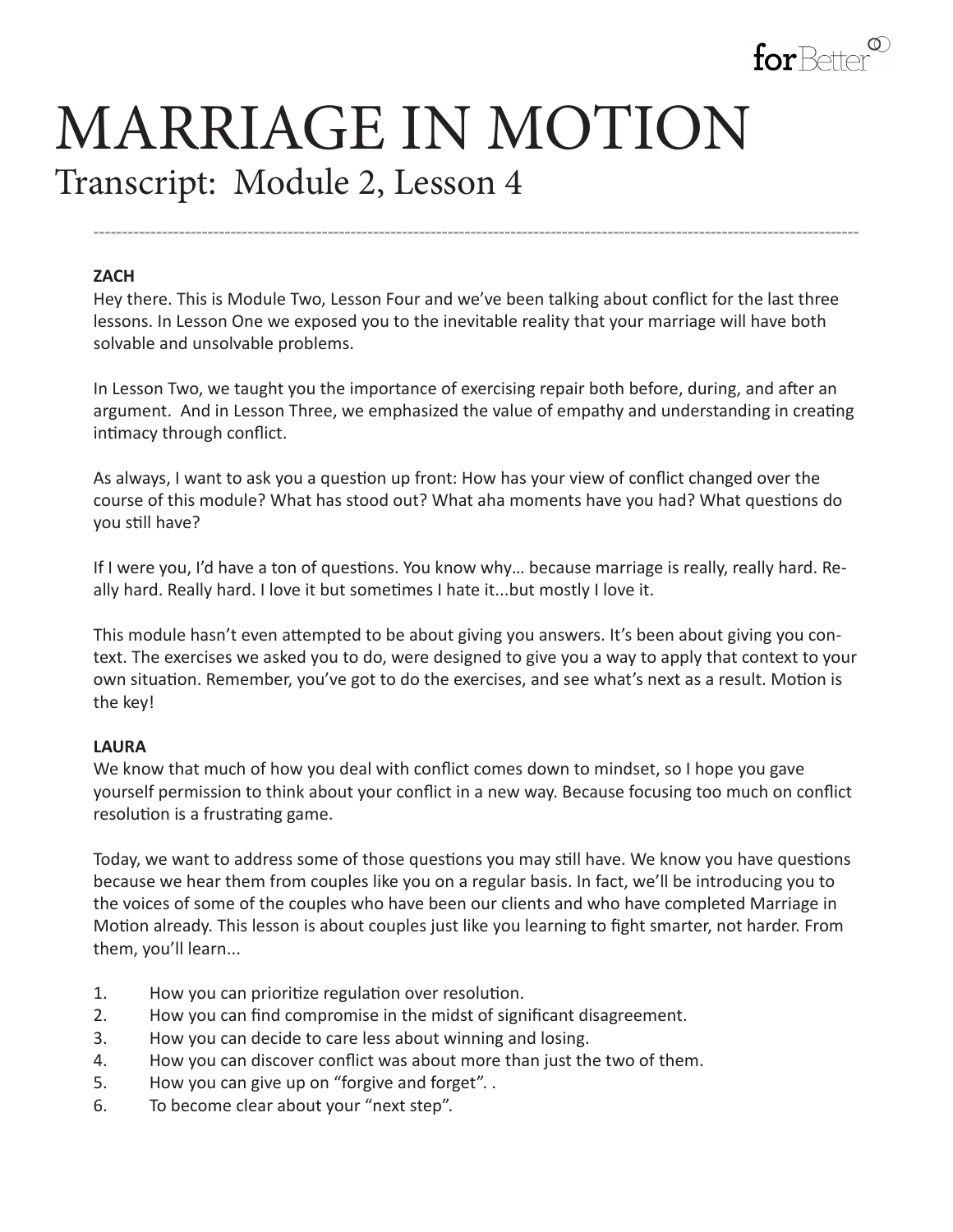If there's a throughline in all of these stories, it's this:

## *Ultimately, conflict management is about curiosity, courage and compassion.*

Obviously we've changed the names of the couples represented here, and we've removed identifying information. That said, these are real stories connected to real people who have struggled well with conflict.

I hope you'll notice some themes that emerge. Curiosity. Courage. And compassion. At the end of the day, these themes, as well as maturity and perseverance, is what forms the foundation of a marriage in motion.

## **ZACH**

Ok...couple #1. We'll call them Jack & Diane. With regard to conflict, they learned prioritize regulation over resolution.

Jack and Diane are a very volatile couple. They argue a lot. I told them…"regulation is more important than resolution." Something in that moment clicked for them.

On the next session they described their experience of skydiving. Actual skydiving. Where they were falling...fast and loud toward the ground. They knew they had to "pull the ripcord" to survive. In the event that one partner wasn't able to pull the ripcord - maybe they froze during the fall - the other partner had to do it.

They seized this metaphor, knowing that in order to land safely - and not die - the number one rule of skydiving was to pull the ripcord. They knew that the second their conflict got out of control, they had to bail before it was too late.

They learned to "repair" early and often in order to keep from slamming into the ground. The cool thing about that is that, when you do pull the ripcord and you're drifting down toward the ground, the view is actually pretty spectacular...they had time to think out loud about their issue and ultimately bring it to a soft landing.

Another important thing about their skydiving metaphor. In the field where they were landing, there was a big barn. Throughout their training, they were told over and over again, "Don't look at the barn. If you look at the barn, you will hit the barn." This really stuck with them...and they realized it was the same with conflict. If you focus on the problem, you will hit the problem. But if you focus on the solution, you'll have a much greater chance of survival.

#### **LAURA**

Couple #2: Jess & Nick... bonus points if you can figure out how we named our couples. Jess & Nick found compromise in the midst of significant disagreement.

Married with the best intentions of growing a family. He changed his mind about kids. It wasn't exactly a bait and switch, but it was pretty close. She felt betrayed by his reversal. He felt like he was doing her a favor by not inviting kids into a relationship with so much conflict. They went back and forth for weeks asking: could they survive this.

Here's the thing about compromise: Often we think it's about meeting in the middle. But I think it's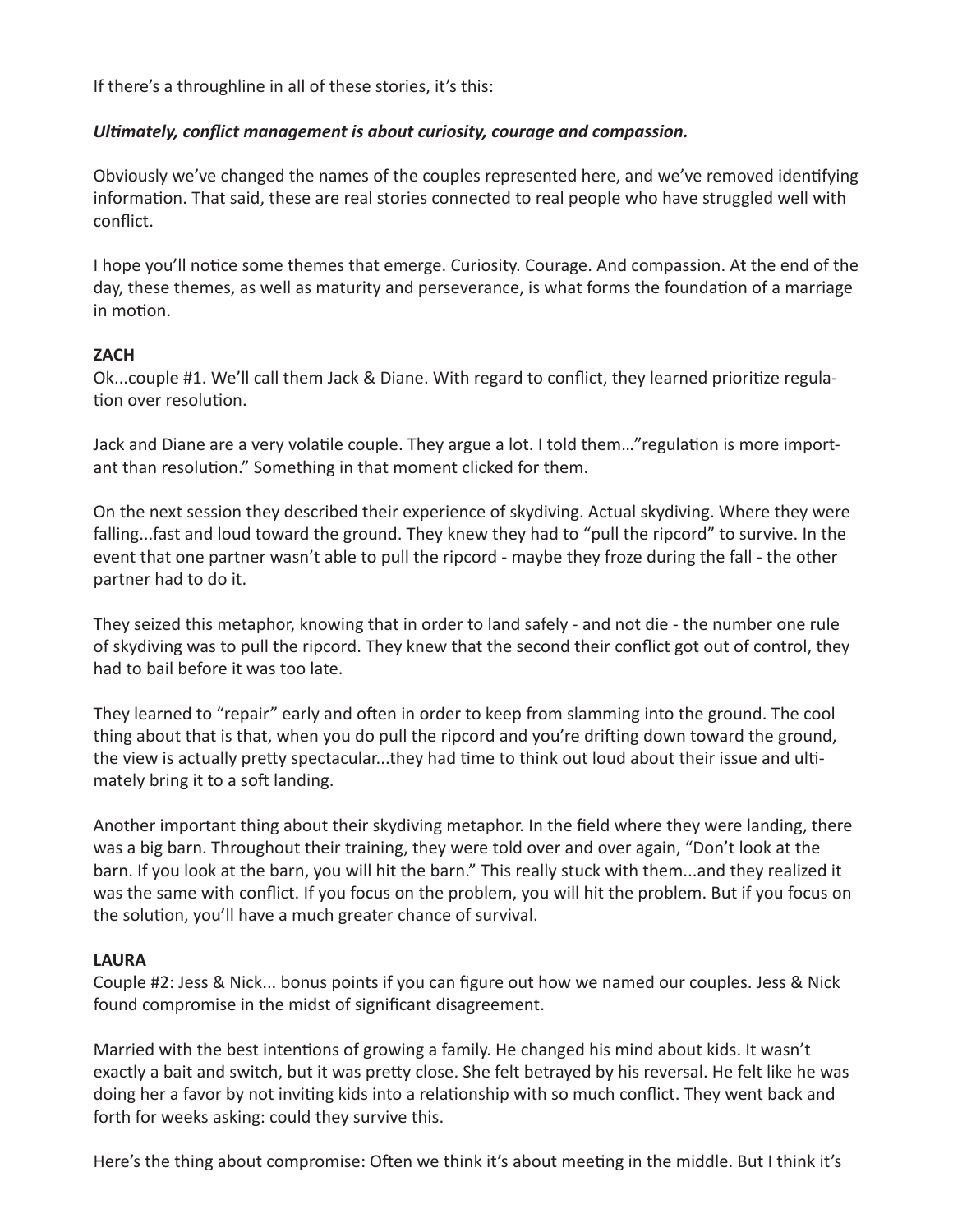really about meeting in the moment. Jess & Nick were dealing with a very painful reality, but they stayed calm and present throughout their struggle.

In the end, they decided to do what they'd always planned: Their plan wasn't to have children, their plan was to create a family. They committed to staying present in the moment...not focusing too much on their version of the past, nor their hopes for the future.

Practically this was challenging, but philosophically they knew they were more committed to staying together than anything else.

## **ZACH**

Couple #3: Eric & Tami. I loved this couple. They were both super competitive, but they learned to care less about winning and losing.

Throughout their lives, they'd learned a lot about winning and losing. And, more importantly, they learned to how to win...and that experience informed a lot of the way they engaged conflict.

Stan Tatkin wrote a book called "Wired for Love" in which he argues that our brains are...wired for love. But he also asserts that our brains are for war. The work of a relationship is balancing that tension between love and war.

Eric and Tami lived in this tension until they finally realized that you're in a relationship where one wins and one loses...the relationship loses. They decided to focus on fighting less and playing more. They remained competitive, but they tried to focus more on "fun" of seeking a solution where both partners could win. Eric and Tami decided to focus more on prolonging the game, which allowed them to play.

Tatkin describes this as "seeking a fair deal that is good for me and good for you." This was really, really hard for them. It was a context shift...BUT THAT'S WHAT WE'RE TALKING ABOUT. An intentional and active effort toward shifting your context. This will not reap immediate rewards, but over time, it's incredibly rewarding.

#### **LAURA**

Our fourth couple, Carl & Ellie, discovered conflict was about more than just the two of them.

I remember this exact moment in my office when I felt like these guys were smarter and more relationally astute than I was. Look, I'm no genius, but my job is to help these two do what they did without me.

As we were discussing conflict they described the experience of having angels and devils on their shoulder. They even expanded the definition of "devil" to include Ghosts and Trolls. They got really serious about defining and rejecting those voices...in particular the negative voices.

This goes back to Module 1, and the notion of personal accountability and responsibility. More often than not, without even knowing it, we become subject to familiar but irrelevant stories, but Carl & Ellie realized that their job was to respect the past while protecting the future.

Carl & Ellie did a great job of this. They did a lot of good work around identifying their ghosts and trolls. The most common counseling word for this is "triggers" the people and events from our past that inform the way we respond to our present circumstances. I wish we could go deeper into the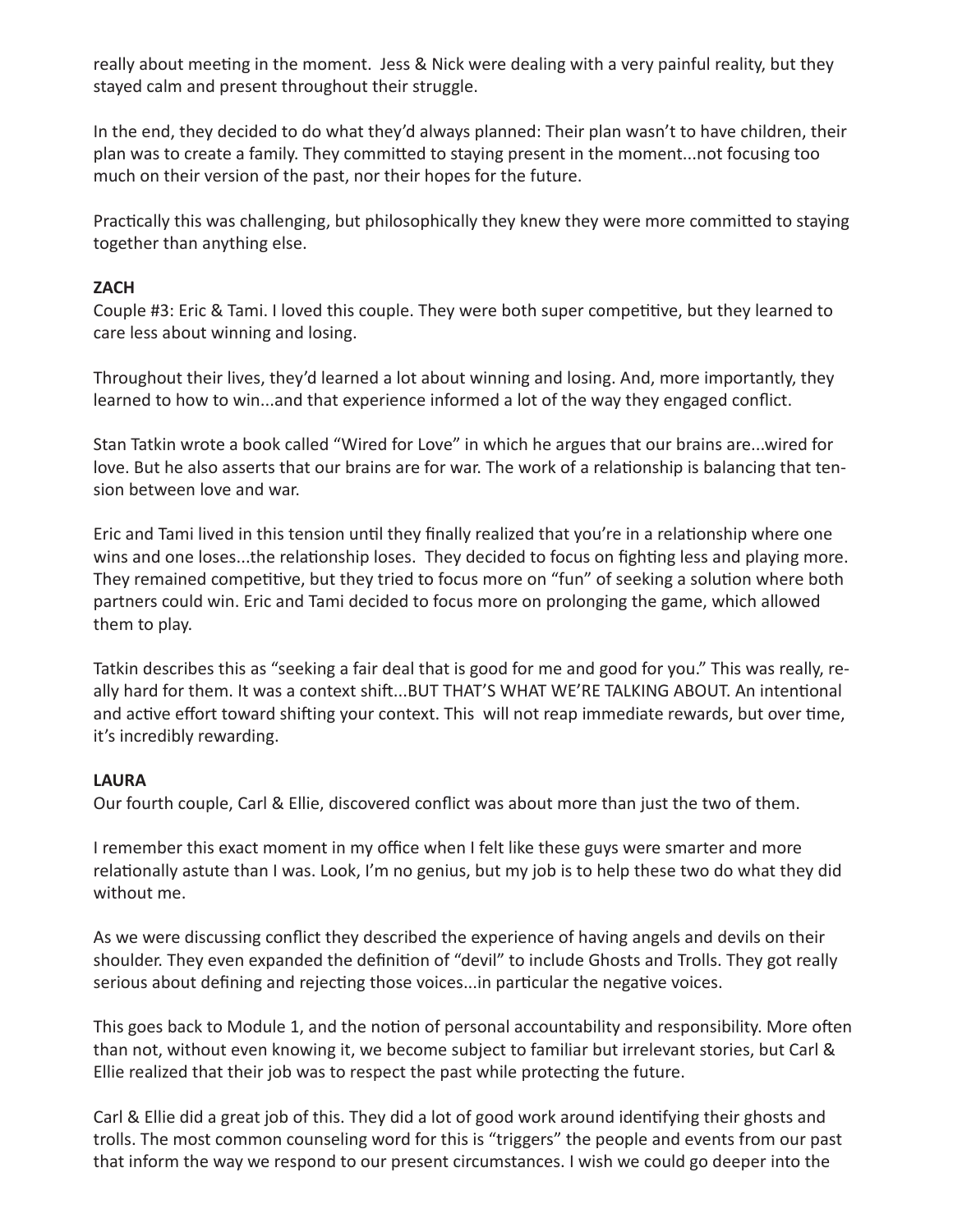role our past dramas and traumas play in our present relationships, but that probably deserves a course of it's own.

# **ZACH**

Finally, couple #5. Peter & Wendy.

I hate the cliche "forgive and forget". I think it's dismissive and unrealistic. Thankfully, so do Peter & Wendy. The problem with this phrase is that forgiveness does not necessarily lead to forgetfulness. The reality is, that to forget past hurts is irresponsible. At the very least it creates a window of opportunity for repeated offense.

Peter & Wendy were Catholic...and they had a very clear understanding of the idea of "confession and repentance". Confession is the act of naming your transgression. Repentance is the act of atoning for and changing your behavior.

Leveraging the wisdom of their faith, they realized that they needed to create a context for both: Naming their faults and failures with one another. Making a plan for change...a plan that was rooted in memory, not forgetfulness.

The deal with forgiveness is that it requires repentance... and repentance requires memory.

As a Gottman therapist, when I first get to know a couple, I listen to how they tell their story...sometimes they glorify their struggle. Sometimes they demonize their struggle.

When you can, like Peter & Wendy, glorify your struggle, with all its warts and twists and turns….that doesn't include forgetting. Indeed, it assumes that your struggles matter and that you can learn from one another...that's pretty incredible.

Give up on "forgive and forget". Forgive and remember so that you can actually create change... movement.

# **ZACH**

I love these couples! So, with these couples as our instructors, here are some "next steps" for you to consider.

First, define what your "ripcord" is or could be. Also, decide to meet in the moment rather than the middle. Get clear about how to "enjoy the game". Learn to identify and ignore your ghosts and trolls. And work on remembering and a re-telling in order to create healing.

That's a lot of stuff, so we've included illustrations and instructions on the activity sheet titled "Fight Smarter". Your goal is to leverage the experience of these real couples to learn learn to fight smarter, not harder.

We know you can do it. And we want you to share your success story with us. Will you do us a favor? Will you leave a short comment about how you have managed conflict with curiosity, courage and compassion.

# **LAURA**

Not every conflict conversation will go according to plan, but my guess is that you have had at least one that you can be proud of. We want to hear how you managed to do conflict differently. Put your